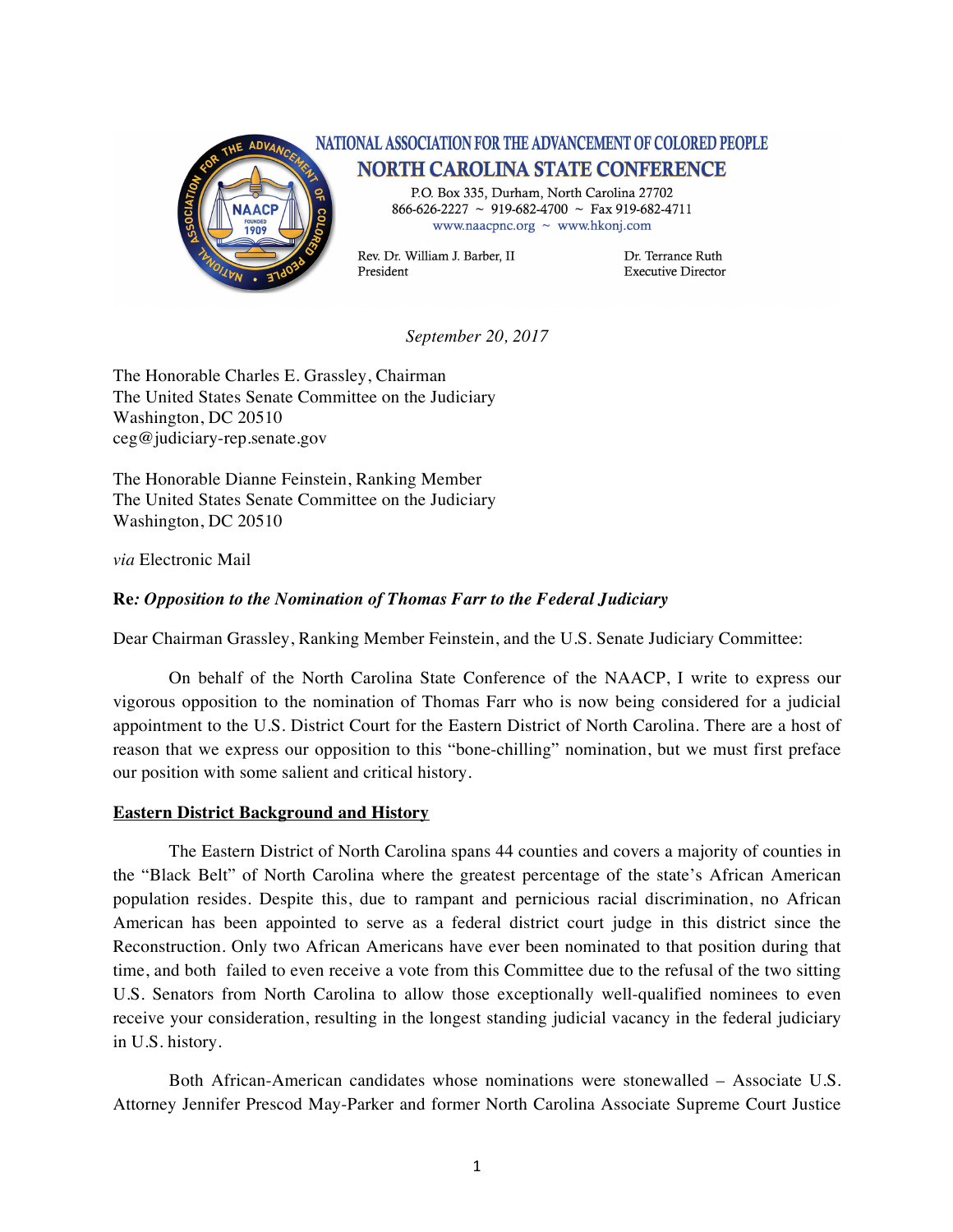Patricia Timmons-Goodson – possessed superior qualifications, accomplishments, credentials and public support than are possessed by the present nominee for that position, Thomas Farr. Yet, the nominations of these two candidates did not advance to a hearing before this committee because Senators Tillis and Burr refused to issue a "blue slip" which would have allowed a hearing and a vote on these nominees. Senator Tillis presently serves as a member of this committee. Based on our review of the superior qualification of Associate Justice Timmons Goodson and Associate U.S. Attorney May-Parker, we concluded that the reason that the two nominees did not receive a hearing before this committee was race related.

These same two U.S. Senators now compound the racially unjust impact of their actions by advancing the nomination of Thomas Farr who has been a notorious and aggressive leader of political efforts in North Carolina to disfranchise African Americans, Latinos, and other people of color from voting, defended resegregation of North Carolina school districts, and championed efforts to thwart workers rights to challenge discrimination and harmful conditions in the workplace.

The North Carolina NAACP takes serious exception to this nomination and to the efforts by Senators Tillis and Burr to advance the nomination of an individual who has repeatedly demonstrated his open hostility to the protection of the constitutional and civil rights of African Americans, Latinos and the poor in this State. It is the position of the NC NAACP State Conference that if this nomination is confirmed, it represents an historic insult to justice and to the people of North Carolina.

It is no secret that there are serious racial divisions which exist in North Carolina. Thomas Farr consistently has placed himself on the side of that division which seeks to oppress racial minorities. With this background, which we will discuss hereafter, North Carolinians of color, who represent a significant segment of this state's population, can have no faith that they will receive equal and un-biased justice before the U.S. District Court for the Eastern District of North Carolina. Farr's confirmation will guarantee that, once again, racial minorities cannot be assured that they can receive justice within our federal court system.

## **Thomas Farr Background**

Thomas Farr does not have the needed experience and does not possess the temperament necessary to serve in an impartial judicial position. What Thomas Farr does possess is a long record as an advocate for hyper-partisan, segregationist causes. A large percentage of these causes have involved efforts to undermine the ability of African Americans to vote. For example, Farr served as legal counsel to the 1984 and 1990 arch-segregationist Jesse Helms Senate campaigns for U.S. Senate. During that time, the Helms Campaign Committee sent over 125,00 post cards to African Americans, which wrongly and illegally warned that they were not eligible to vote and advised that they would be arrested and prosecuted for voter fraud if they appeared at the polls to vote. The U.S. Justice Department determined that Farr participated in several meetings regarding this effort and had been involved in earlier illegal efforts which the campaign described as "ballot security efforts." Ultimately, the Helms Campaign Committee entered into a consent decree with the U.S. Justice Department to resolve this investigation.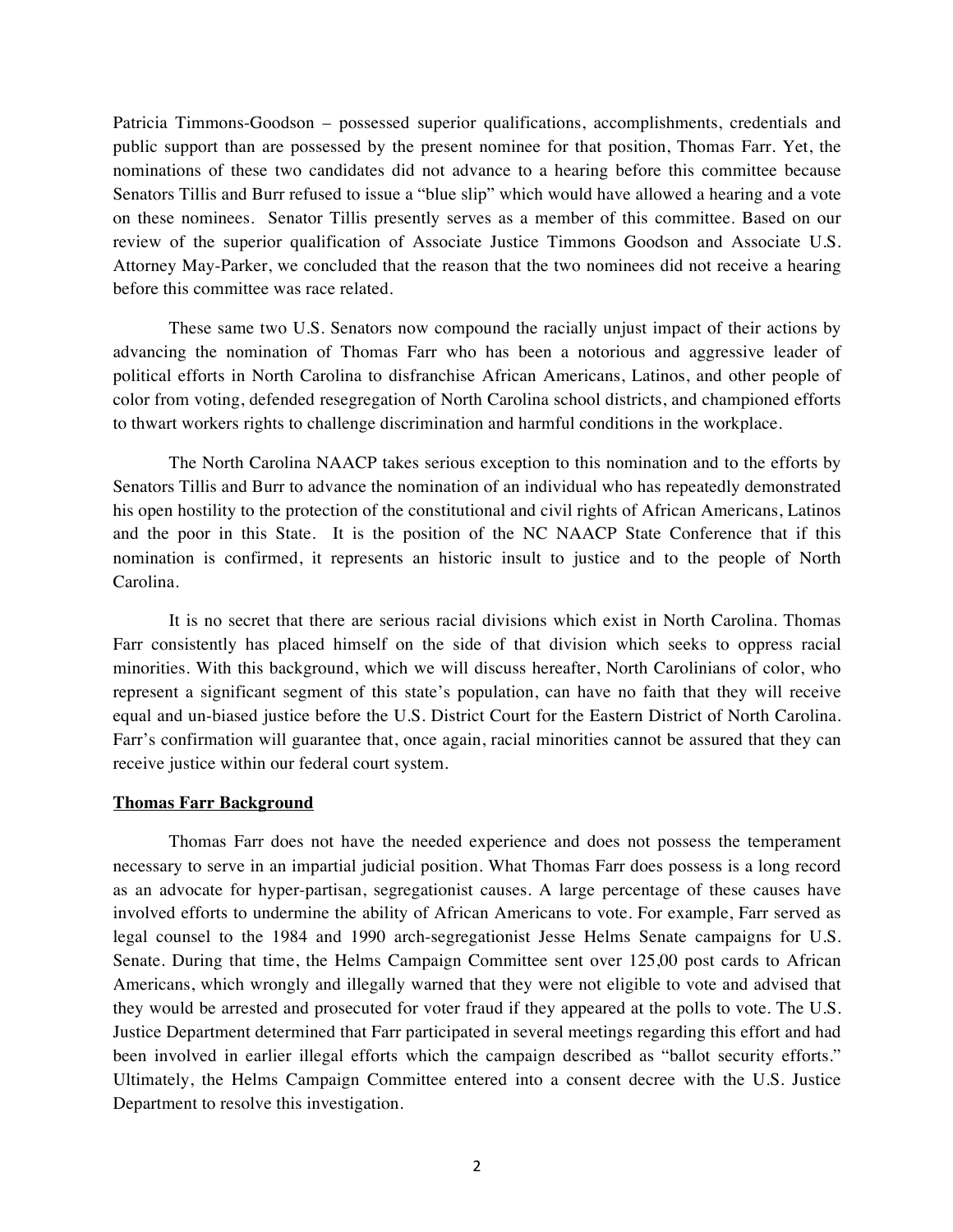Farr also represented the Helms Campaign Committee in 1984 when the Federal Election Commission (FEC) determined that the campaign had improperly accepted over \$700,000 in unlawful campaign contributions. The Helms Campaign Committee settled this claim by agreeing to pay a \$25,000 fine. In each of the above efforts, Farr served as a forceful advocate for right-wing segregationist political interests that aggressively sought to politically disadvantage racial minorities, to circumvent federal and State election laws and to undermine the participation of African Americans in the voting process.

More recently, Farr has been the lead attorney in a series of legislative efforts by the North Carolina General Assembly to deny expanded and successful opportunities for African Americans to vote. These expanded opportunities had resulted in significant increases by African Americans in voter registration and political participation. Under the leadership of then Speaker of the House Thom Tillis, the North Carolina General Assembly enacted a "Monster Suppression" bill (HB 589), which was determined to have been passed with racially discriminatory intent, in violation of the Constitution and the Voting Rights Act by the U.S. Court of Appeals for the Fourth Circuit. The Fourth Circuit concluded that the Tillis-led General Assembly had acted with "surgical precision" to disenfranchise African American voters. Thomas Farr first acted as an advisor to the General Assembly when this legislation was proposed and rushed into law, and then became lead counsel in a three-year unsuccessful legal battle to defend the unconstitutional law.

Prior to the "Monster Suppression" legislation, Farr advised the General Assembly when the State conducted its 2010 redistricting of the North Carolina House, the Senate and Congressional districts. In separate lawsuits, each of these redistricting plans was judicially determined to have discriminated against African American voters. Again, Thomas Farr was lead counsel in the General Assembly's efforts to "stack and pack" African Americans into a few over-populated political districts resulting in more than six years of unconstitutional elections in the state of North Carolina.

This was not Farr's first effort to aid in the manipulation of voting districts on behalf of rightwing opponents of the political empowerment of African Americans. In 1990, Farr led successful efforts to overturn congressional districts which resulted in the first elections of African Americans since 1900. In that litigation, Farr argued that the General Assembly did not have a compelling interest in creating congressional districts which could favor the election of an African American, even though the State's historic "Jim Crow" practices had denied African Americans of opportunities to elect candidates of their choice for over 90 years.

In summary, Thomas Farr has been the lead attorney in attacking every modern effort in North Carolina to empower the state's African American voters; and in most of case, he has been a public architect of the regressive and discriminatory backlash. Based on his outspoken history and aggressive litigious style of opposing African Americans and the rights of the vulnerable, African Americans have no trust or faith that Thomas Farr can be independent, fair, and impartial in serving as member of the esteemed federal judiciary.

For the reasons stated above, the North Carolina NAACP stands in vigorous opposition to the approval of the nomination of Thomas Farr as a federal judge for the U.S. District Court for the